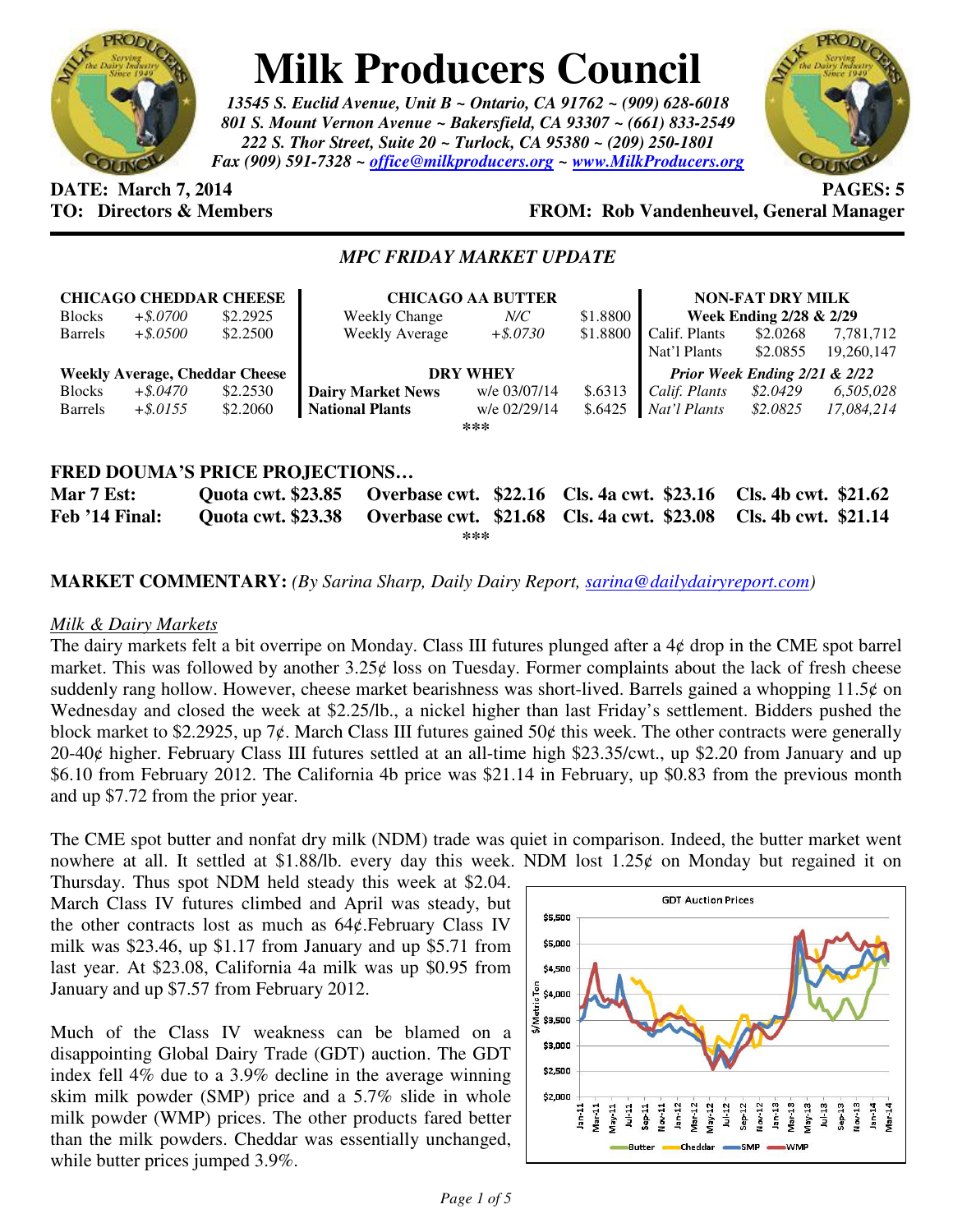The dairy markets are in a period of transition. After six months of milk production deficits and lofty prices, buyers have been forced off the sidelines and pent-up demand has pushed dairy product prices to sustained highs. But now that demand is being answered by truly impressive supply growth. If the GDT is any indication, global milk powder buyers are not willing to buy blindly at any price. Even China, whose January import volumes bordered on alarming levels, seems a little more patient. The looming supply glut is unlikely to cause a near-term collapse in dairy product prices. End users are likely under-covered and will continue to buy at the first sign of lower prices. However, milk prices could drift down from record highs as milk flows increase.



The cheese market embodies the transition that is just beginning in the dairy complex. January cheese production totaled 950.8 million lbs., up 1.6% from the year before although down 1.9% compared to robust output in December. January cheese exports totaled 32,118 metric tons (MT) or 70.8 million lbs., accounting for nearly 8% of January cheese production. Exports were 46% greater than in January 2012 and up 3.3% from December. In fact, cheese exports were record large despite the very high prices that prevailed in January. Much of the cheese shipped in January was priced in late 2013, when the spot market was nearer \$1.85/lb. It seems unlikely that U.S. cheese makers are winning as many export deals with the spot market at

\$2.25/lb., a 20% premium to those earlier contracts. If exports slow, stocks will likely build, and prices may slip.

January butter production totaled 182.4 million lbs., up 13% from December but down 3% from January 2012. This was a larger than typical increase month-to-month increase in butter production and helps explain the

notable increase in January butter inventories. Still, butter stocks are at very low levels and exports are booming. The U.S. exported 10,169 MT (22.4 million lbs.) of butter in January. This was down 2.4% from December but more than double the volume shipped in January 2012. Retailers are steadily increasing their butter purchases in anticipation of Easter, but consumers may face some sticker shock. According to *Dairy Market News*, retail butter prices averaged \$2.91/lb. last week, up  $34¢$  from two weeks ago.

250 200  $\frac{3}{4}$  150 50  $\mathbf{a}$  $\mathbf{J}$ N D 2012 2013  $2014$ 

Manufacturers' Stocks of NDM

Combined production of NDM and SMP totaled 198.3 million lbs., up 4% from January 2013 and up 8% from December. Processors continue to shift capacity to SMP to satisfy export



demand. U.S. exports of NDM reached 38,761 MT (85.5 million lbs.) in January, down 12.4% from December but 22% greater than January 2012. January 31 NDM stocks totaled 149.19 million lbs., up 12% from December but down 25% from the year before.

> Springer prices appear to have topped in California, but not in Idaho. The top ten springers at the auction in Jerome this week averaged \$2,410/head. Springer prices there have climbed \$250, on average, in the past month.

> Weekly dairy cow slaughter totaled 58,407 head, down 9.3% from a year ago. Year to date slaughter is down 9.1%.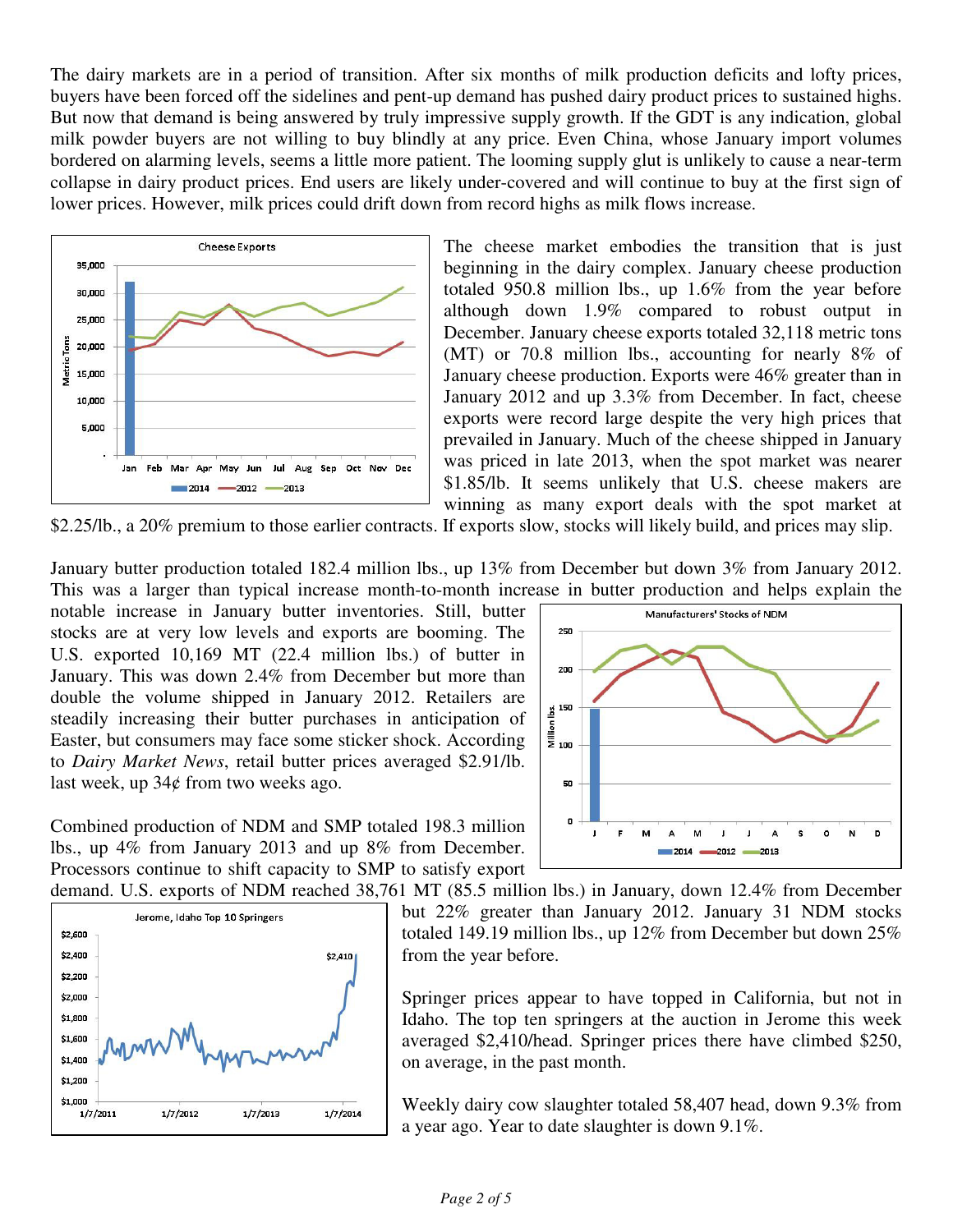#### *Grain Markets*

The corn market rallied to six-month highs this week. March corn futures settled at \$4.81, up almost  $25¢$  from last week. U.S. grain exports have been strong, and Russia's power-play in Ukraine has raised concerns about a slowdown in grain exports from the Black Sea region. For now, those concerns seem premature. Exports are flowing normally, and Crimea is not a major grain region. Nonetheless, the bulls are clearly in charge of the grain markets at the moment.

The bulls are also in command of the oilseeds market. March soybean futures gained another  $43¢$  this week. With six months to go, U.S. soybean export commitments are now 7% greater than USDA's forecast of full-season exports. Some of those sales will likely be cancelled or rolled to next year's crop, but the soybean balance sheet still looks impossibly tight.

U.S. corn and soybean meal demand may fall short of forecasts as the porcine epidemic diarrhea (PED) virus ravages the hog herd, and the poultry flock has been slow to expand. But despite the potential for a decline in soybean meal demand, soy crushing margins are excellent, so there is no reason for crushers to slowtheir soybean purchases. The U.S. may need to import soybeans or soybean meal later this year to resolve the shortage.

**\*\*\*** 

## **USDA ANSWERS SOME FREQUENTLY ASKED QUESTIONS ABOUT A CALIFORNIA FEDERAL**

**ORDER:** *(By Rob Vandenheuvel)* This week, staff for the U.S. Department of Agriculture published a working document with a series of frequently asked questions on the issue of a potential California Federal Milk Marketing Order (FMMO), along with responses. As you certainly know by now, the three major California cooperatives (CDI, DFA and LOL) have been working collaboratively on a draft petition to be submitted to USDA for the purpose of establishing a FMMO here in California. During that process, USDA staff have made several visits to California, and have heard from many dairy families and their representatives. They have collected some of those questions in a document, provided responses, and posted the document on their website at: http://www.ams.usda.gov/AMSv1.0/getfile?dDocName=STELPRDC5106626. For your convenience, I have pasted the text of the document below:

## **Questions and Answers related to a proposed Federal milk marketing order in California.**

*This working document represents Dairy Programs current thinking on certain topics. It is not intended to present binding department policy. As new details become available related to the proposed Federal milk order in California, answers may be modified. For addition information, please contact a USDA Dairy Marketing Specialist at 202-720-4392.* 

## **1. Who could participate in a hearing on California becoming a Federal milk order?**

Federal milk order hearings are open to the public, including people from other regions. Anyone can participate. Individuals testifying at the hearing are subject to cross examination. Anyone attending a hearing can cross examine witnesses. A USDA appointed Administrative Law Judge oversees the hearing proceedings to maintain order and fairness for the process.

The Notice of Hearing defines the scope of the hearing and what topics and proposals will be considered. Hearing participants may only provide information relevant to the scope of the hearing.

Please see: http://www.ams.usda.gov/FederalMilkMarketingOrders

## **2. I heard that a Federal milk order hearing can take a long time.**

Federal milk order hearings can be lengthy because any interested party can testify and anyone can crossexamine witnesses. Administrative Law Judges preside over the hearings to help them run fairly, quickly, and efficiently.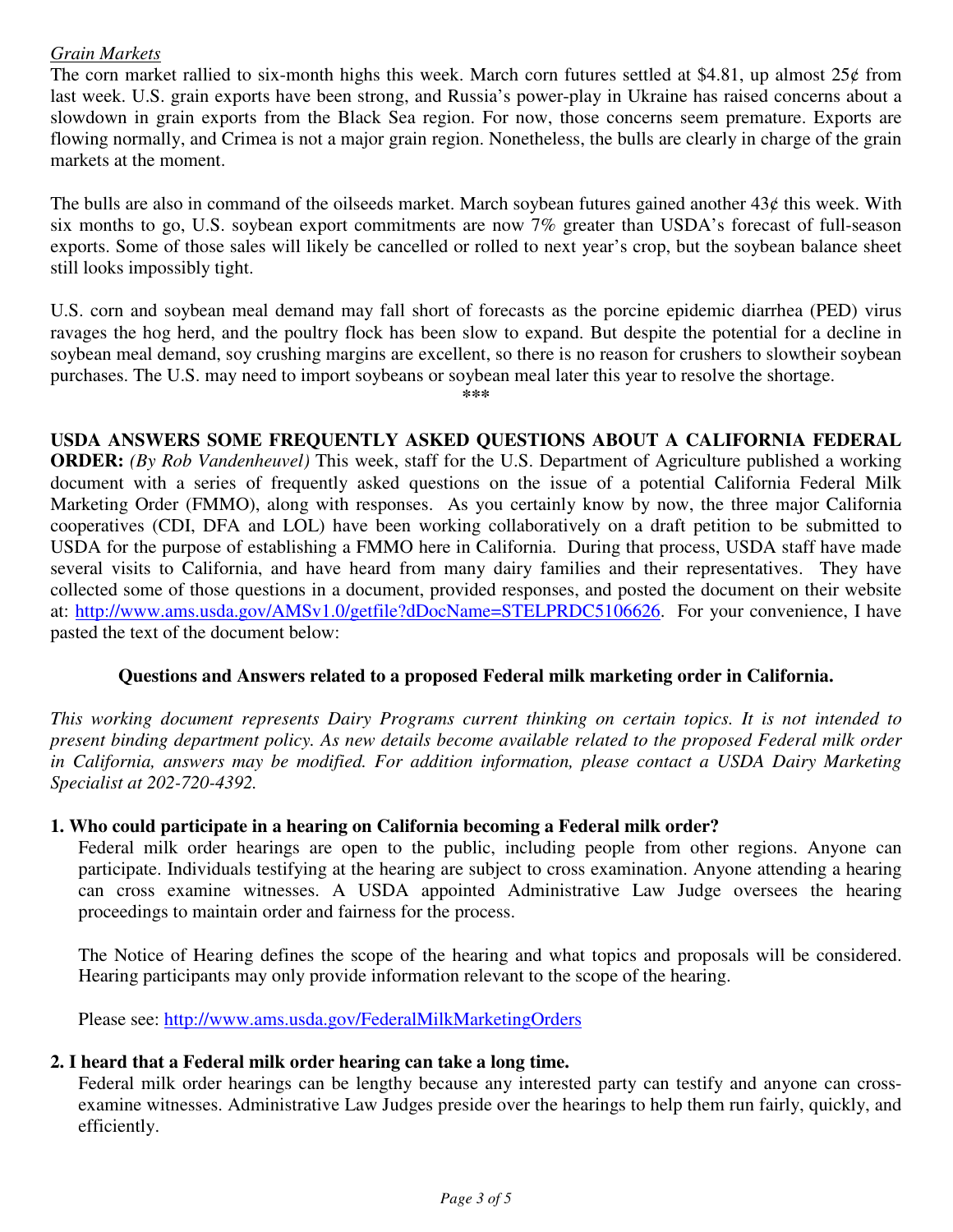When deciding whether a new milk order should be established or whether an existing order should be changed, the USDA must rely on the "hearing record." This means that decisions can only be based on what is said at the hearing, data presented at the hearing in the form of "exhibits", officially noticed documents, and "briefs" submitted after the close of the hearing. For these reasons, it is very important to get as much relevant data and testimony as possible into the hearing record. This can be time consuming, but ensures a fair and complete process.

#### **3. How long would it take to implement a new Federal order for California?**

Changing from a State-operated program to a Federal order would be a significant shift. While there are similarities between the systems, sufficient time needs to be provided for an orderly transition. USDA will work with the industry and California Department of Food and Agriculture to ensure timely implementation.

#### **4. Would a California order automatically adopt the current Federal milk order price formulas?**

Federal milk order pricing formulas are identical in all Federal orders. We anticipate that a California order would adopt the same pricing formulas. However, an interested party can propose an alternative milk pricing scheme for California. If an alternative pricing scheme is proposed for California, then the proponents would need to provide economic justification at the hearing as to why the Department should adopt the alternative. Currently, six Federal milk orders operate under a multiple component pricing system, while four orders operate under a skim and fat only system.

#### **5. What are the differences between the FMMO price formulas and the California price formulas?**

Current Federal milk order price formulas can be viewed here: http://www.ams.usda.gov/PriceFormulas2012

Current California State milk order price formulas can be viewed here: http://www.cdfa.ca.gov/dairy/howto\_calc\_prices\_main.html

#### **6. How does a producer referendum operate in the Federal milk order program?**

Establishing a new Federal milk order or changing an existing order must be approved by dairy farmers through a voting process called a referendum. Of those participating in a referendum, either two-thirds of the dairy farmers voting or producers representing two-thirds of the milk produced during a designated month must approve the issuance of a new Federal order or an amendment to an existing order.

## **7. If my cooperative decides to bloc vote, can I still request my own individual ballot?**

No, Federal orders do not allow for modified bloc voting. Therefore, if a cooperative decides to bloc vote, individual ballots will not be mailed to its members. The cooperative has the option to not bloc vote and request ballots be sent to all its members.

## **8. Who will be allowed to participate in a California producer referendum?**

Any dairy farmer producing milk and associated with the proposed order during a certain representative month (typically the month the hearing is held) would be allowed to vote in a referendum. Each dairy farmer gets one vote, even if they belong to more than one cooperative or own more than one farm.

## **9. Will California fluid milk fortification standards still exist if California joins the Federal order system?**

California fluid milk fortification standards are based on California state regulations that are different from the regulations authorizing the milk pooling and marketing plans. Federal law prohibits any changes to the California solids standard (see, 7 USC 7254). Adoption of a Federal order cannot change the state standards.

Federal milk orders price nonfat solids used to fortify fluid milk slightly different than the current California state order. In Federal orders, fluid milk bottlers are required to account to the pool for any increase in total milk pounds resulting from fortification and do not receive any kind of fortification credits.